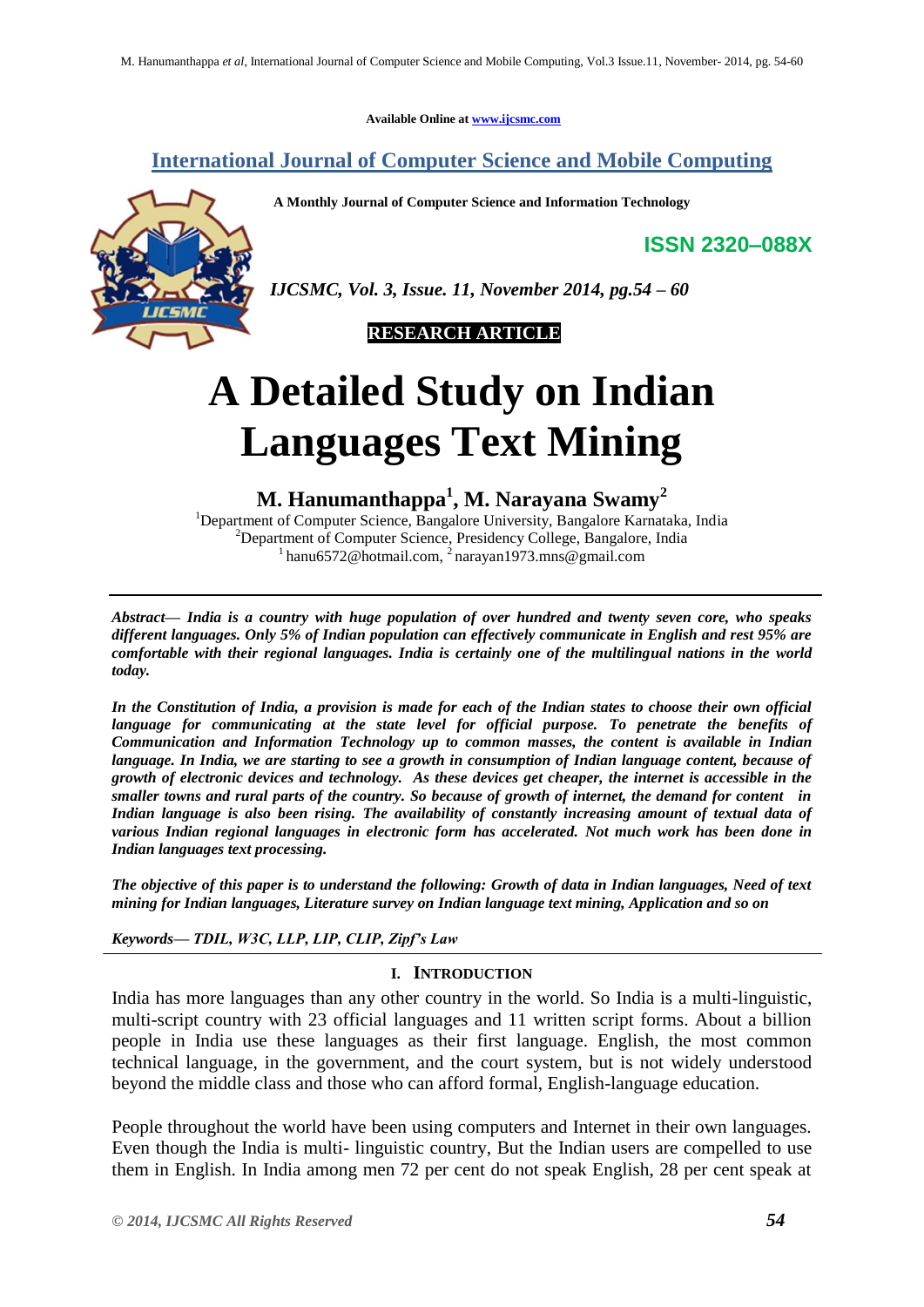least some English, and 5 percent are fluent. Among women, the corresponding proportions were 83 per cent, 17 per cent, and 3 per cent [1]. But the Indian engineers and scientists, dominant force in the IT world have faced criticism for neglecting the needs of common man from their own region. To fill this gap many organizations like Microsoft, TDIL are trying to introduce the software in regional languages to take IT solutions to the rural areas. To bridge the digital divide and leverage the power of information and communication technology it is essential to reach out to masses and overcome the language barrier.

The availability of constantly increasing amount of textual data of various Indian regional languages in electronic form has accelerated. So in future Indian language text processing is required.

# **II. GROWTH OF DATA IN INDIAN LANGUAGES**

Languages cannot be preserved by making dictionaries or grammars. Languages live if people who speak the languages continue to live. So we need to look after the well being of the people who use those languages. So the scientists and the government of India are working towards this for planning of development where language is taken as one factor.

The first step in this direction was the launch of TDIL (Technology Development for Indian Languages) Programme in 1991 by Ministry of Information Technology to develop information processing tools to facilitate human machine interaction in Indian Languages and to create and access multilingual knowledge resources and integrating them to develop innovative products and services for users. The next milestone has been the setting up of Resource Centres for Indian Language Technology Solutions. These centers will develop technologies for providing solutions with citizen interface in Indian languages selectively and thus covering all Indian languages.

World Wide Web consortium (W3C) Promoting the Multi-language usage for Mobile and Internet: W3C is a Government of India initiative with the Department of Information Technology. As part of its efforts to ensure that core Web standards meet global needs, this dept has been created to promote W3C standards all over India in all twenty-two constitutionally recognized Indian languages. [2]

Some other projects for Indian languages are as follows:

1. Project Bhasha is a comprehensive program which aims to localize Microsoft's flagship products, Windows and Office in 12 Indian Languages

2. Bhasha Online Community portal is India's leading community for Indian language computing.

3. The Indic Language Input tool is a phonetic based keyboard which facilitates users to input localized text easily and quickly. The Indic Language Input tool is available in two versions; the desktop version enables the user to enter Indian language text directly into any application running on Windows, such as Microsoft Word or Outlook. The web version allows the user to enter text on any web page - such as live mail or Windows Live Messenger - without requiring software download. The tool currently supports ten languages: Bengali, Gujarati, Hindi, Kannada, Malayalam, Marathi, Oriya, Punjabi, Tamil and Telugu.

4. The desktop computer software is localized for the major world languages. The Microsoft Local Language Program (LLP) is part of worldwide initiative dedicated to providing desktop computer software in their native language. Beyond providing fully localized versions of Microsoft windows and Microsoft Office in nearly 40 languages, Microsoft currently supports 95 languages through the LLP. The Local Interface Packs (LIPS) and Caption Language Interface Packs (CLIPS), which are part of the Microsoft Local Language Program. Today Microsoft Windows and Microsoft Office, reaching more than 90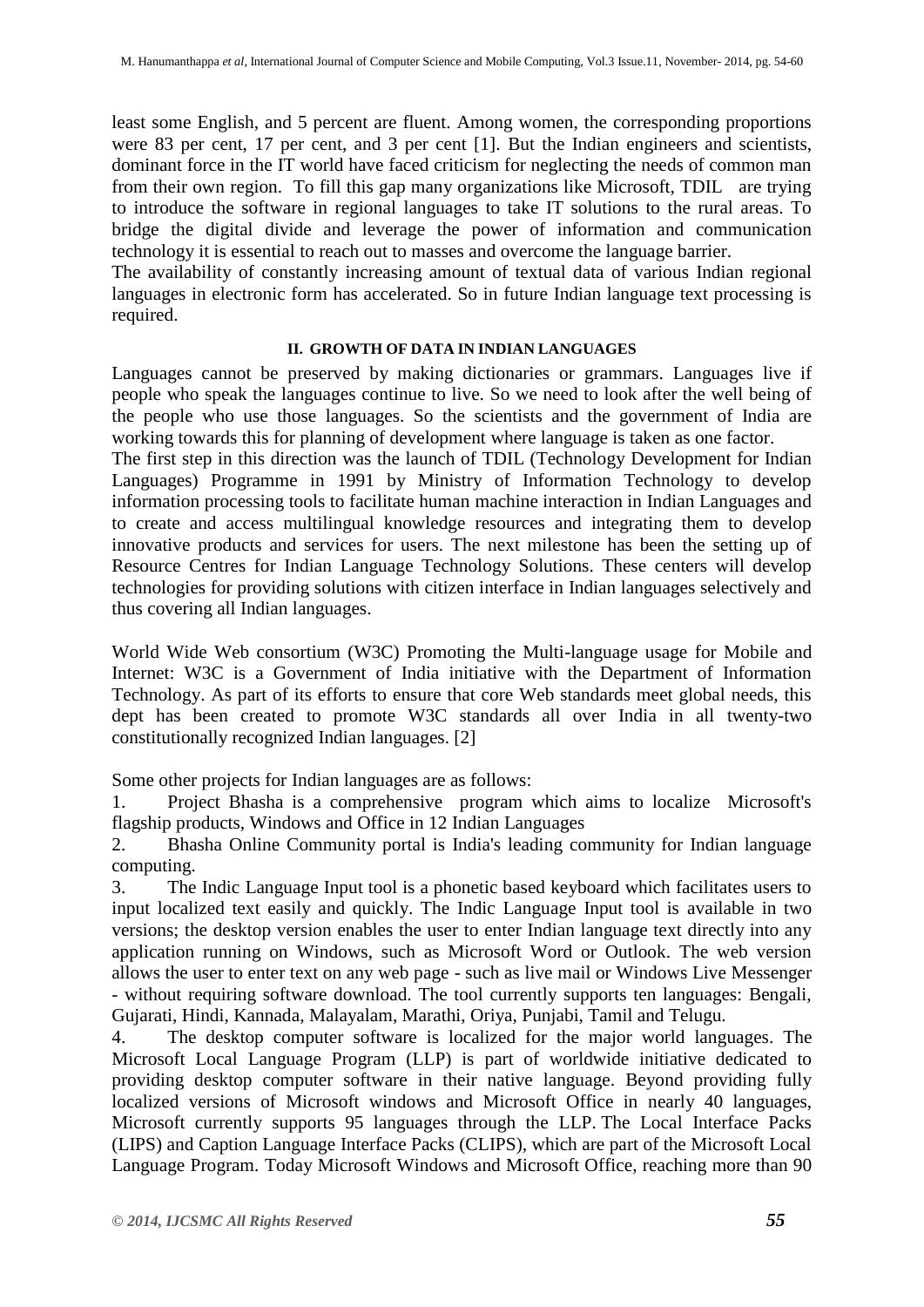percent of the global population. In addition to providing these Local Language Packs, Microsoft and Google also provide online dictionaries, translation tools and localized versions of our developer tools. Ultimately these tools and resources help support language preservation and translation, which can lead to better economic opportunities through giving more people access to technology in their own language.

5. Language Interface Packs (LIPs) in 12 Indian languages- Assamese, Bengali, Gujarati, Hindi, Kannada, Konkani, Malayalam, Marathi, Oriya, Punjabi, Tamil and Telugufor MS Office and Windows. A total of 45 additional soft (virtual) keyboards, which are free to download, are also available in these 12 languages.

In 2009 and 2010, there was an industry attempt to evolve a standard where several companies joined to work with the Centre for Excellence in Wireless and Internet. In June 2013, DeitY had also created a repository of fonts for all 22 constitutionally recognized languages through TDIL. In July 2013, Technology Development for Indian Languages Programme (TDIL) of DeitY (Department of Electronics and IT) had developed Urdu language fonts and keyboard drivers for Windows and Android [3].This is a big change, when Internet access was still a largely urban, English-first phenomenon. However, while sites like Google launched a Hindi homepage in 2009, and now support Gujarati, Tamil, Marathi and Bengali; and others like Twitter started to support Hindi in 2011, there are still relatively few Indian language-only sites among the top 100 sites being visited from India.

One of the older and better known Indian language search engines is Raftaar.in, which has content in Hindi. Indiblogger aggregates links to Indian blogging sites, and you can choose between Assamese, Bengali, Gujarati, Hindi, Kannada, Malayalam, Marathi, Punjabi, Tamil, Telugu and Urdu content on the site. The site lists nearly 2,000 Hindi blogs, while the other languages account for nearly another 2,500, with Tamil leading with 975 blogs. Popular sites in Hindi include Facebook, YouTube, Wikipedia, Twitter, Google, Wordpress, Bing, Blogger, Vube and Indiatimes, which shows that the audience wants the same content as everybody else, and not just local language websites. This means that there is a huge, untapped audience which wants to read the predominantly English language websites in their native language. One of the few e-commerce sites that has already adopted Hindi is snapdeal, which launched Hindi and Tamil versions, and plans to roll out more versions.

The diversity in languages across the Indian landscape is one of the key challenges in taking Internet to the masses. While the state governments have been working on several egovernance platforms for the citizens, making information available in regional languages to enable efficient use of these services is as much a last-mile challenge as Internet infrastructure in India.

#### **III.NEED FOR TEXT MINING**

Impact of Information Technology was felt as early in 1970s. Solutions towards adaptation of rapidly growing Information Technology for Indian languages were developed. Input-output problems and coding schemes were analysed. In 1990-91, Government launched the program on TDIL (Technology Development of Indian Languages) under which projects were supported for development of corpora, OCR, Text-to-Speech, machine translation and generic software for Information processing. Standards for keyboard layout and internal Code for Information Interchange were also evolved. This resulted into confidence in having solutions for Information processing in Indian languages[4].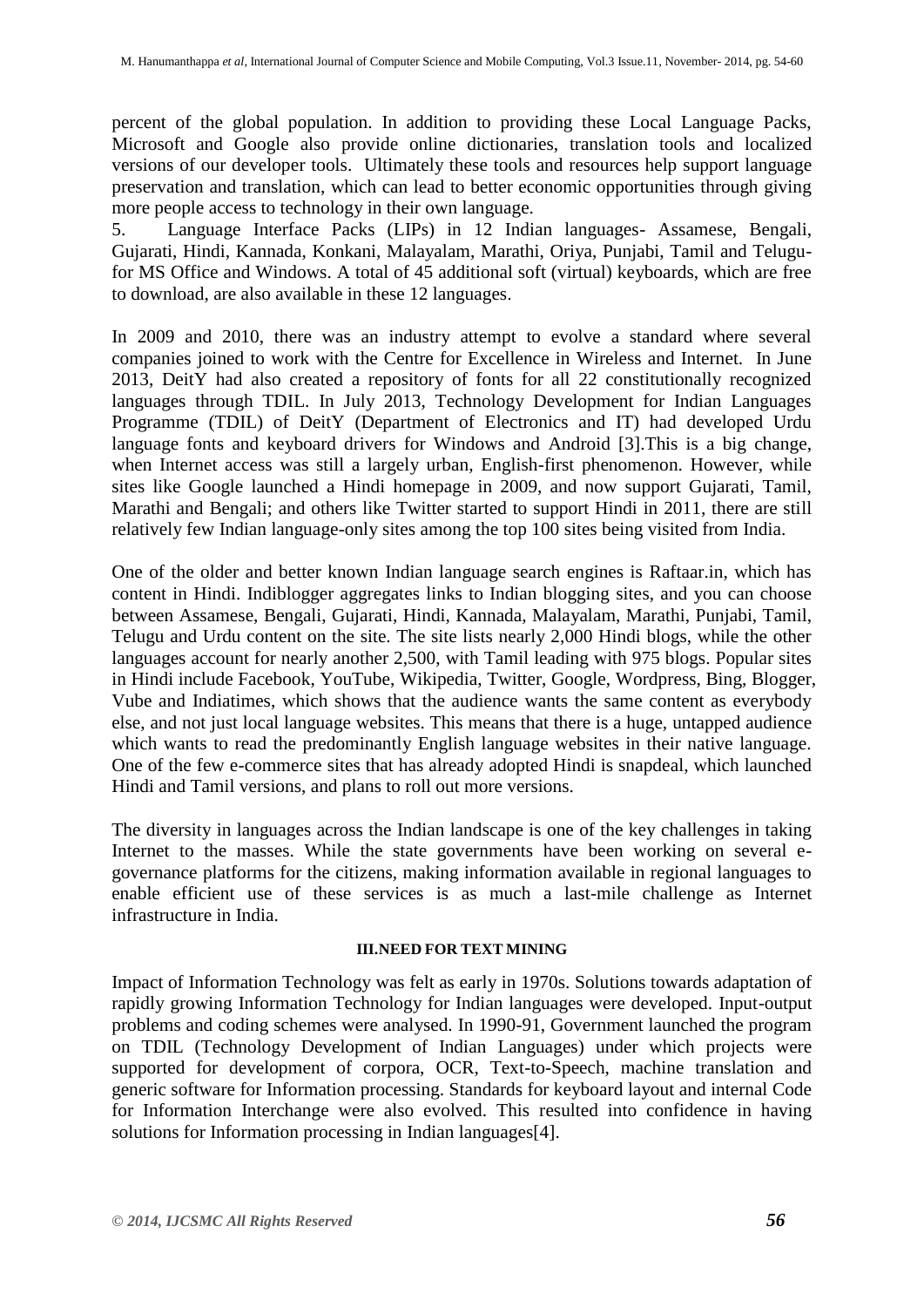So the availability of constantly increasing amount of textual data of various Indian regional languages in electronic form has accelerated. The web content in Indian language has been increasing .There have been many portals, which host large amounts of the Indian language content. However, we argue that the data is being underutilized due to the unavailability of Indian language text mining methods. Therefore text mining is required for Indian regional languages.

### **IV.LITERATURE SURVEY**

From the literature survey we have noticed that Not much work has been done in Indian languages text processing. Here we made an attempt to summarize the research work on Indian languages

[5] In this paper, they have reported work on Name Entity Recognition (NER) model , keyword extraction and topic tracking for Punjabi language. They have prepared the system with the combination of two approaches, i.e. combining a number of features from NER and keyword extraction to generate effective topic tracking system. The language dependent features and language independent features are formed and analyzed. The approach uses the gazetteer lists created from the dictionary with part of speech tagging, morphological analyzer, Punjabi vocabulary. Hence, NEs such as date/ time, location, person name, organization, designation and keywords from title, cue phrase and high frequency noun are extracted. The system shows good results for all features independently and the total results for the system are improved with the combination of these features resulting in effective topic tracking system.

[6]Part of speech tagging plays a vital role in natural language processing. This paper presents a reasonably accurate POS tagger for Kannada language. Part of Speech tagging helps in the creation process of a parser.

[7]In this paper, they have used Domain Based Ontology for the Classification of Punjabi Text Documents..This is the proposed algorithm for the classification of Punjabi Text Documents. in this approach they have made an initiation to create an ontology for Punjabi Language by creating Sports Based Ontology in Punjabi that consist of class related terms. One of the major advantages of this ontology based classification is that it does not need Training Data i.e. Labeled Documents to classify the documents, whereas other Classification Techniques such as KNN technique, Naive Bayes Algorithm, Association Based Classification etc. need Training Set or Labeled Documents to train the classifier to do the classification of the unlabelled documents.

[8]They have worked on single- document opinion summarization for Bengali. The novelty of the proposed technique is the topic based document-level theme relational graphical representation. This is the first attempt on opinion summarization for Bengali. The approach presented here is unique in every aspect as in literature and for a new language like Bengali.

[9] Most of the lexical resources used in pre processing and processing such as Punjabi stemmer, Punjabi nouns normalizer, Punjabi proper names list, common English-Punjabi nouns list, Punjabi stop words list, Punjabi suffix and prefix list etc. had to be developed from scratch as no work was done previously in that direction. For developing these resources an in-depth analysis of Punjabi corpus, Punjabi dictionary and Punjabi morph had to be carried out using manual and automatic tools. This is first time that these resources have been developed for Punjabi and these can be beneficial for developing other Natural language processing applications for Punjabi.

[10] They have worked on pre categorized data; there are good classifiers which can provide the necessary classification. It can be extended to first classify a given document and then create a summary. There is no standard stop word list for Kannada, or methods to do that.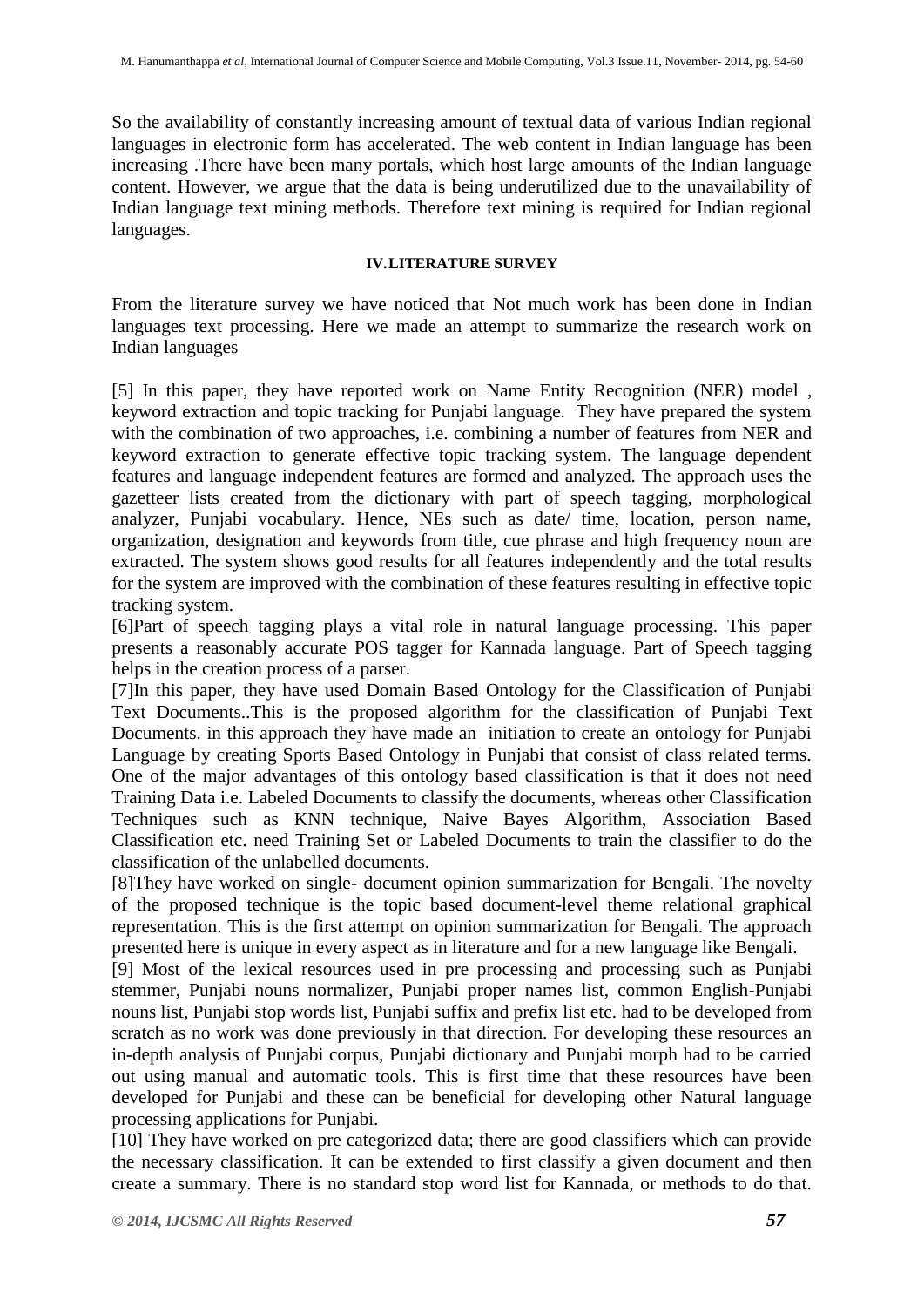Hence a given procedure in this work can be used as a stop word removal method. The summarizer can be used as a tool in various organizations such as Kannada Development Authority, Kannada Sahitya Parishath etc.

[11] They have presented the design and working of tourist decision assistance system that helps tourists in selecting places to visit based on their preference including locations. The system performs with an accuracy of 94 percent on unseen dataset. A major problem encountered by them was the presence of missing values in many documents. We also had to solve the problem of handling a mix of Unicode compatible and non-Unicode compatible source documents. The documents digitized earlier were encoded using ISCII (Indian Script Code for Information Interchange) fonts which are not Unicode compatible.

[12] They have conducted on Telugu documents using Naive Bayes classifier. They have a base system on which a variety of further explorations can be carried out, both from the linguistic point of view and statistical point of view. With the increasing availability of large scale data, affordable memory and computing power, deeper analysis in both linguistic and statistical sense are becoming possible. Morphological analysis and stemming would be high on the agenda. Role of Phrases and Collocations would be worth exploring. Impact of Syntactic Parsing and Word Sense Disambiguation may be explored. Stop word removal and other usual clean up techniques can be incorporated.

| Table: 1      |         |       |        |
|---------------|---------|-------|--------|
| Language      | Kannada | Tamil | Telugu |
| Documents     | 100     | 100   | 100    |
| <b>Tokens</b> | 26315   | 20360 | 18427  |
| Vocabulary    | 20417   | 15941 | 14652  |

#### **V. FUNDAMENTAL PROPERTY OF LANGUAGES**

The most fundamental property of languages is the one known as Zipf's law. For any language, if we plot the frequency of words versus their rank for a sufficiently large collection of textual data, we will see a clear trend, which resembles a power law distribution.

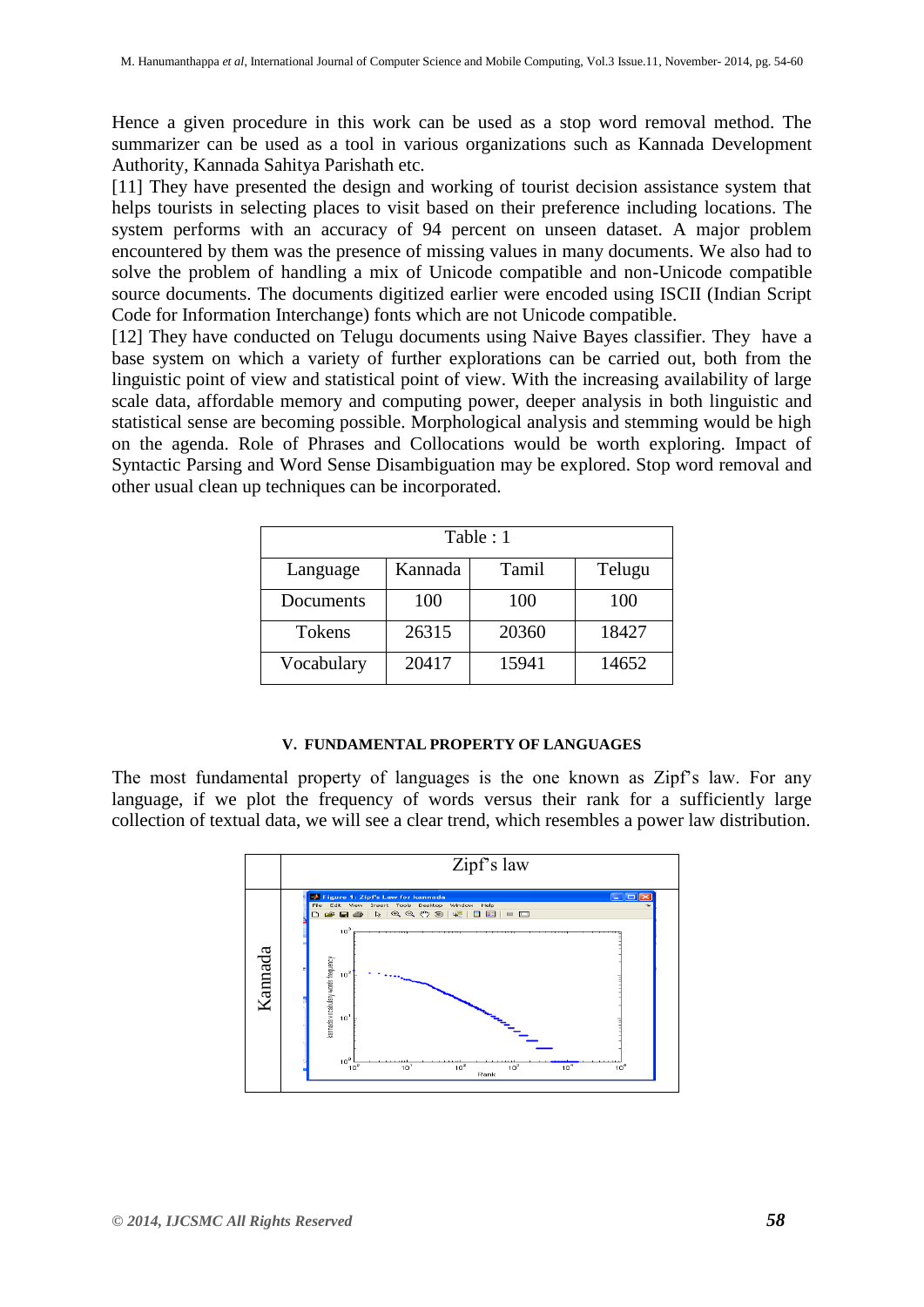

Our experiment on Kannada, Tamil and Telugu corpus statistics is illustrated by Zipf's law[14].The properties of large volume of text are generally referred to as corpus statistics. This data collection comprises 300 documents. The basic statistics of corpus is shown in the table 1.

As seen from the table 2, in the low rank extreme of the curve, which are clearly separated from the rest of the words, These are the most frequently used words in our considered data collection.

#### **VI.APPLICATIONS**

According to a latest study conducted by Internet and Mobile Association of India and IMRB International, regional content availability can boost the growth of Internet in India by 24%. The study said that in 2013 the regional language content users grew by 15% to 71.8 million from 45 million in 2012[13].

It is well known that one result of the Internet's rapid growth has been a huge increase in the amount of unstructured data in regional language. Text mining application uses unstructured textual information. Some examples of practical applications of text mining techniques include

- Spam filtering
- Creating suggestion and recommendations (like amazon)
- Monitoring public opinions (for example in blogs or review sites)
- Customer service, email support
- Automatic labeling of documents in business libraries
- Measuring customer preferences by analyzing qualitative interviews
- Fraud detection by investigating notification of claims
-